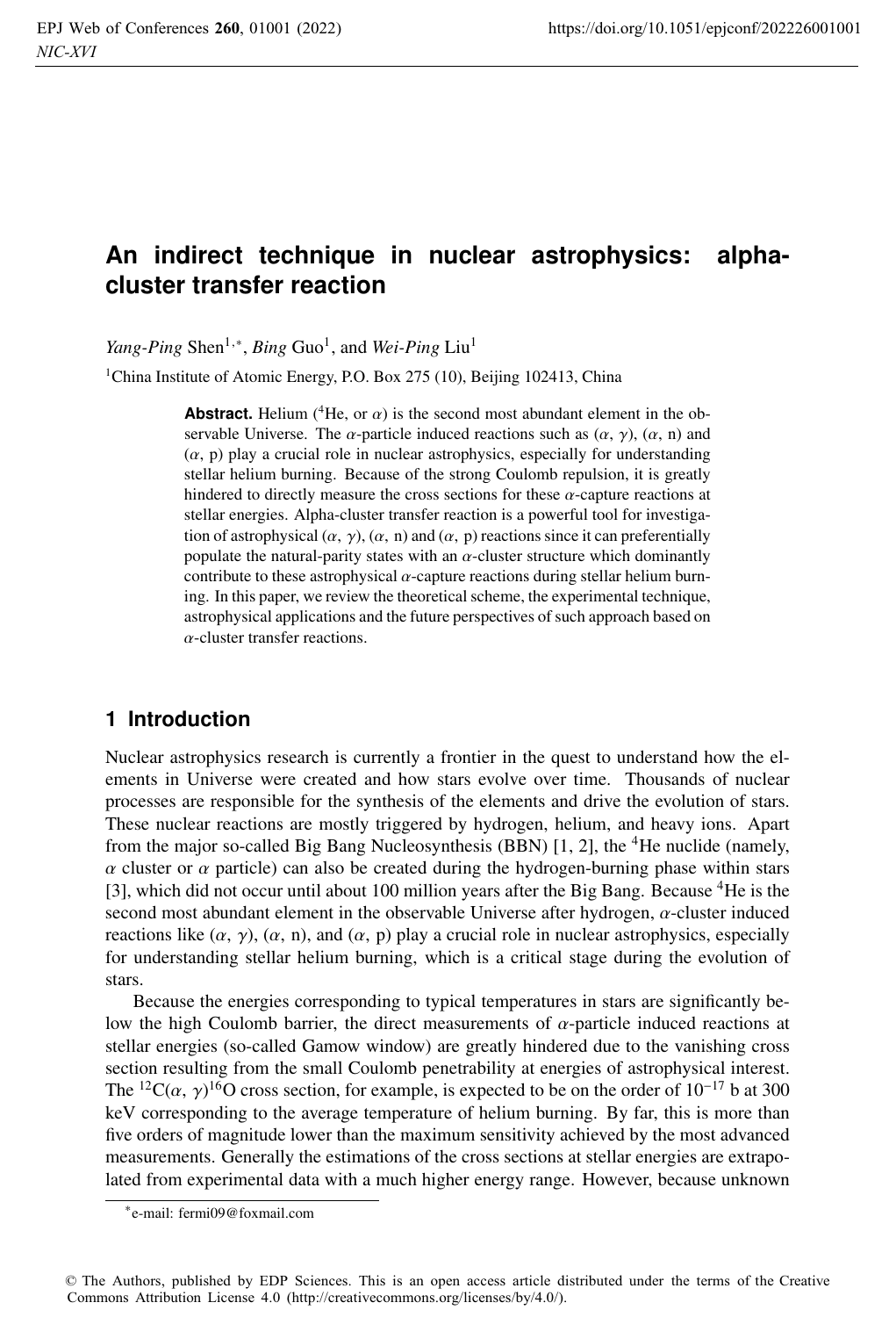resonant states offen exist in the energy range of astrophysical interest, and free parameters in extrapolations are not able to be properly constrained by data at high energies. Therefore, such extrapolations may lead to considerable uncertainty. As a result, indirect approaches (for example,  $\alpha$ -cluster transfer reactions) are particularly useful for reactions that are difficult, if not impossible, to measure directly. These techniques can be used to derive level parameters (e.g., energies, asymptotic normalization coefficients (ANC) or spectroscopic factors (SFs), lifetimes) that can then be used in the analysis of the *R*-matrix or other reaction model [4].

Several indirect techniques for studying astrophysical  $\alpha$ -capture reactions have been developed and implemented. In present article, we focuse on a specific and complementary method,  $\alpha$ -cluster transfer reactions, which specially aims at determining the cross sections and the stellar rates of  $\alpha$ -particle induced reactions in the stellar helium burning phase, which are more difficult directly to measure at the Gamow window than proton induced reactions since they have higher Coulomb barrier. Because the  $\alpha$  transfer reaction is most likely to occur by  $\alpha$ -cluster transfer mechanism, it can not only be used to study  $\alpha$ -particle induced astrophysical reactions [5], but also to evaluate the nuclear structure (e.g.,  $\alpha$ -decay widths [6]) and nuclear reaction mechanisms [7].

### **2 DWBA theory**

In reactions of type  $A(a, b)B$ , the nuclei A and a usually start in their ground states. In general, direct reaction and compound-nucleus reaction mechanisms are used to describe transfer reactions. Only a few nucleons or the nucleus as a whole on the surface of the nucleus are involved in the reactions that proceed most quickly. They are called direct reactions, and usually occur at high incident energies. This is because such reactions finish more quickly, leading to fewer internal collisions. Because the final nuclei's directions are significantly more impacted by the initial direction in these quick reactions, they often exhibit high cross sections at forward angles.

The DWBA theory, which assumes a one-step transition between the initial and final scattering states, is widely applied to model the direct reactions. This theory proves very useful in description of such reactions. Of course, the compound-nucleus reaction process is still viable at lower energies or at backward angles. However, this mechanism produces isotropic angular distributions which can be easily distinguished from forward-peaked cross sections. It can also be evaluated and, if necessary, subtracted. In addition one-step assumption may be improved by including two and higher-order steps, as in a perturbation series. Coupledchannels approaches must be employed in this scenario. More details about the Higher-order effects analysis can be found in Ref. [8].

In the DWBA theory, the most important equation is the relation between the reduced DWBA and experimental differencial cross sections. Considering the  $\alpha$ -cluster transfer reaction  $A + a \rightarrow b + B$ , the relation is given to be

$$
\left(\frac{d\sigma}{d\Omega}\right)_{\text{exp}} = \sum_{l_Bj_Bl_aj_a} S_{A\alpha l_Bj_B} S_{b\alpha l_a j_a} \sigma_{l_Bj_Bl_aj_a}^{\text{DWBA}},\tag{1}
$$

where  $\sigma_{l_Bj_Bl_Bj_a}^{\text{DWBA}}$  denotes the reduced DWBA cross section. In addition the asymptotic normalization coefficient (ANC) can be related to the spectroscopic factor by

$$
(C_{\beta\gamma l_{\varphi}j_{\varphi}})^2 = S_{\beta\gamma l_{\varphi}j_{\varphi}} \cdot b_{\beta\gamma l_{\varphi}j_{\varphi}}^2.
$$
 (2)

 $\sigma_{l_{BjB}l_{a}j_{a}}^{\text{DWBA}}$  depend on the optical model potential (OMP) parameters for the initial (*a* + *A*) and final  $(b + B)$  channels and the real binding potentials for the initial (*a*) and final nuclei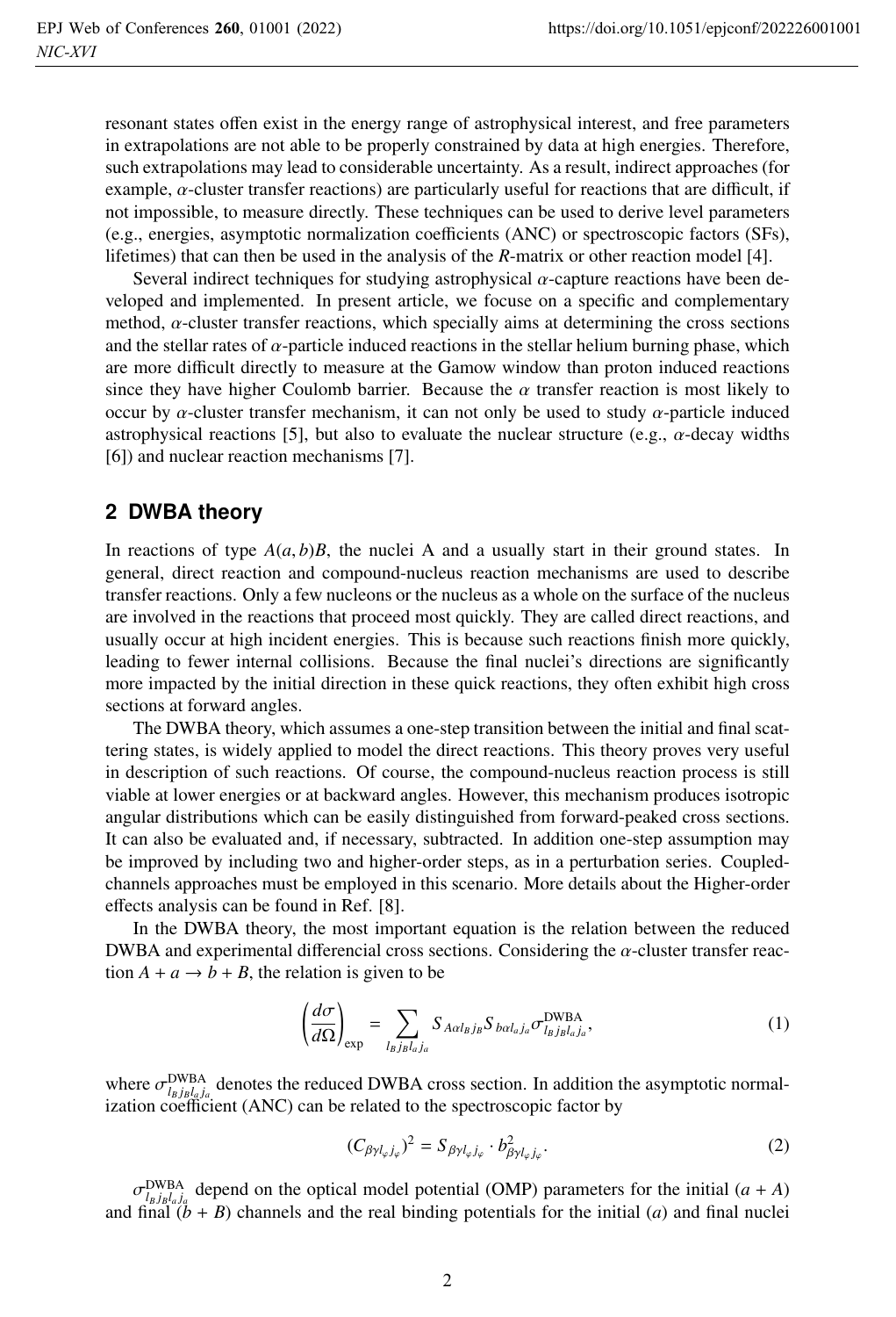(*B*). Usually the OMP parameters of the initial and final channels can be fixed by fitting the experimental angular distributions of elastic scattering for the initial and final channels. The geometrical parameters for the binding potentials can be constrained by a minimum- $\chi^2$  fitting to the experimental data of transfer reaction angular distributions. Another typical method to constrain the binding potential is to reproduce the root-mean-square (rms) radius of the  $\alpha$ -cluster wave function (e.g., for the  $B = (A\alpha)$  system) using the formula [9]

$$
\left\langle r_B^2 \right\rangle = \frac{m_{\text{He}}}{m_B} \left\langle r_{\text{He}}^2 \right\rangle + \frac{m_A}{m_B} \left\langle r_A^2 \right\rangle + \frac{m_{\text{He}} m_A}{m_B^2} \left\langle r^2 \right\rangle. \tag{3}
$$

Here  $\langle r_B^2 \rangle$ ,  $\langle r_{\rm He}^2 \rangle$ , and  $\langle r_A^2 \rangle$  are the the rms radii of the compound nucleus *B*, the valence cluster He, and the core A, which can be determined experimentally or theoretically.  $\langle r^2 \rangle$  is the root-mean-square (rms) radius of the  $\alpha$ -cluster wave function.

### **3 Experimental techniques**

From the perspective of nuclear astrophysics,  $\alpha$  transfer reactions with large cross sections provide an alternative method for extracting level parameters such as the  $\alpha$  spectroscopic factor  $(S_\alpha)$ , spectroscopic amplitude (SA), ANCs, or reduced  $\alpha$  widths for the subthreshold resonances crucially involved in determining the astrophysical S-factor of the challenging  $\alpha$ -capture reactions. Thus, in studies involving  $\alpha$ -transfer processes, the selection of the  $\alpha$ transfer systems is the highest priority to consider. The most common transfer systems are the (<sup>6</sup>Li, d) and (<sup>7</sup>Li, t) reactions. The (<sup>11</sup>B, <sup>7</sup>Li) reaction has also been proposed as a suitable transfer system for studying cluster structures and astrophysical reactions in recent years.

In the DWBA calculations, the  $S_\alpha$  or the ANC of the  $\alpha$  provider in the transfer systems, such as <sup>6</sup>Li in the (<sup>6</sup>Li, d) system, <sup>7</sup>Li in the (<sup>7</sup>Li, t) system and <sup>11</sup>B in the (<sup>11</sup>B, <sup>7</sup>Li) system, is necessarily required to derive the desirable level parameters. The detailed table of  $S_{\alpha}/SA$ and ANC results of the <sup>6,7</sup>Li and <sup>11</sup>B ground states for the (<sup>6</sup>Li, d), (<sup>7</sup>Li, t) and (<sup>11</sup>B, <sup>7</sup>Li) transfer systems can be found in Ref. [10].

In addition to (<sup>6</sup>Li, d), (<sup>7</sup>Li, t) and (<sup>11</sup>B, <sup>7</sup>Li), other transfer systems, such as (<sup>16</sup>O, <sup>12</sup>C) and (<sup>20</sup>Ne, <sup>16</sup>O), also have potential for investigating  $\alpha$ -cluster structure and  $\alpha$  induced reactions of astrophysical interest. To date the ANC of the  ${}^{16}O$  GS has been extensively investigated. There is a large discrepancy of up to a factor 240 between these reported experimental values of the GS ANC ranging from  $13.9 \pm 2.4$  fm<sup>-1/2</sup> to 3390 fm<sup>-1/2</sup> [11–15]. Although the most recent measurement by Shen et al. [15] gives a more precise value, further highprecision measurements of the  ${}^{16}O$  GS ANC are still desirable. This is because the  ${}^{16}O$  GS ANC is crucial for restricting the GS external capture in the <sup>12</sup>C( $\alpha$ ,  $\gamma$ )<sup>16</sup>O reaction, as well as for studying astrophysical reactions as a powerful tool. As for the <sup>20</sup>Ne GS ANC, although Motobayashi et al. [16] presented the first experimental determination through the elastic transfer reaction <sup>20</sup>Ne(<sup>16</sup>O, <sup>20</sup>Ne)<sup>16</sup>O using  $\Delta E$ -*E* silicon detector telescope, it is still necessary to perform high-precision measurement of the  $^{20}$ Ne GS ANC because of its potential application to astrophysical reactions.

With the transfer systems introduced above, here we discuss three kinds of typical experiments, including sub-Coulomb measurement of  $\alpha$ -transfer reactions, high-energy measurement of  $\alpha$ -transfer reactions, and high-resolution coincidence measurement of absolute  $\alpha$ -decay widths.

Performing transfer reaction measurements at sub-Coulomb energies is challenging experimentally, because the cross sections become rather small and also the energies of the recoil nuclei are low. However, such measurements are crucial for reducing the dependence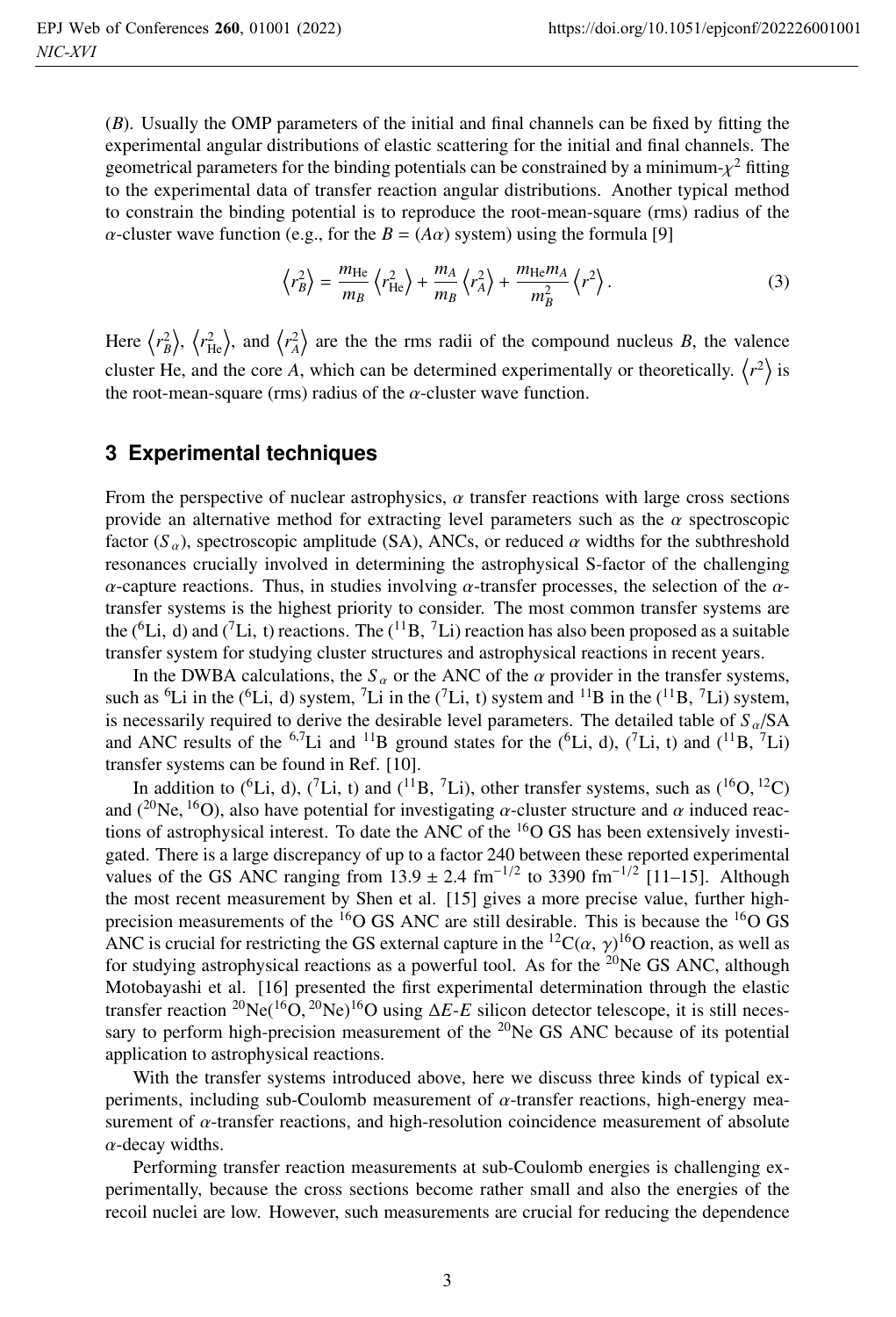of the results on optical potential parameters and the influence of compound-nuclear contributions. This is because, at sub-Coulomb energies, DWBA calculations are primarily governed by Coulomb potentials for both the exit and entrance channels, and seldom depend on nuclear potential parameters. The DWBA cross sections are thus essentially model independent. The pioneering sub-Coulomb measurements of the <sup>12</sup>C(<sup>6</sup>Li, d)<sup>16</sup>O and <sup>12</sup>C(<sup>7</sup>Li, t)<sup>16</sup>O cross sections were performed by Brune et al. [17] to investigate the  ${}^{12}C(\alpha, \gamma)^{16}O$  S-factor by determining the reduced  $\alpha$  widths of the 2<sup>+</sup> and 1<sup>-</sup> subthreshold states in <sup>16</sup>O. The normalized DWBA calculations well reproduced the experimental excitation functions for both  $12C({}^{6}Li, d)$ <sup>16</sup>O and  $12C({}^{7}Li, t)$ <sup>16</sup>O leading to the 2<sup>+</sup> and 1<sup>-</sup> states of <sup>16</sup>O.

An alternative technique is sub-Coulomb measurement of transfer-reaction differential cross sections as a function of angle, namely, angular distributions. For example, the astrophysical S-factor of the <sup>13</sup>C( $\alpha$ , n)<sup>16</sup>O reaction was investigated by determining the ANC for the 6356 keV  $1/2^+$  state of <sup>17</sup>O using the <sup>13</sup>C(<sup>6</sup>Li, d)<sup>17</sup>O reaction in inverse kinematics, performed at two sub-Coulomb energies [18, 19]. It should be noted that the technique based on excitation function measurement is not suitable for a high-energy measurement because in that case compound-nucleus contribution and higher-order effects can no longer be ignored, causing DWBA calculations to fail to reasonably reproduce experimental total cross sections.

Comparing with Sub-Coulomb transfer measurement, the high-energy transfer measurement allows one to use a high-precision magnetic spectrograph for resolving the closely spaced levels which cannot be achieved only by silicon detectors in sub-Coulomb transfer measurement. Therefore, these two techniques can be used complementarily to study  $\alpha$ -cluster structures and then astrophysical nuclear reactions. In Fig. 1 we schematically show a typical experimental setup for high-energy transfer measurement performed using the Q3D magnetic spectrograph at HI-13 tandem accelerator of China Institute of Atomic Energy (CIAE). The reaction products were separated and focused by the magnetic spectrograph and detected by two-dimensional position sensitive silicon detector array fixed at the focal plane. The two-dimensional position information enables the products emitted into the acceptable solid angle to be completely recorded, and the energy information was used to remove the impurities with the same magnetic rigidity, as discussed in Refs. [9, 15, 20]. Typically the Q3D magnetic spectrograph has an energy resolution of 0.02% and an angular resolution of 0.1 degree, which makes it possible to resolve the closely spaced states which cannot be achieved only by silicon detectors, and to obtain high-precision data of angular distributions at forward angles where direct mechanism dominates. High-precision data of the angular distributions at forward angles are helpful for constraining the binding potential parameters with the minimum  $\chi^2$  fitting.



Figure 1. Typical experimental setup for high-energy transfer measurement performed using the Q3D magnetic spectrograph at HI-13 tandem accelerator of CIAE. The Q3D magnetic spectrograph consists of a target chamber, a quadrupole, three dipoles, and detector arrays at the focal plane.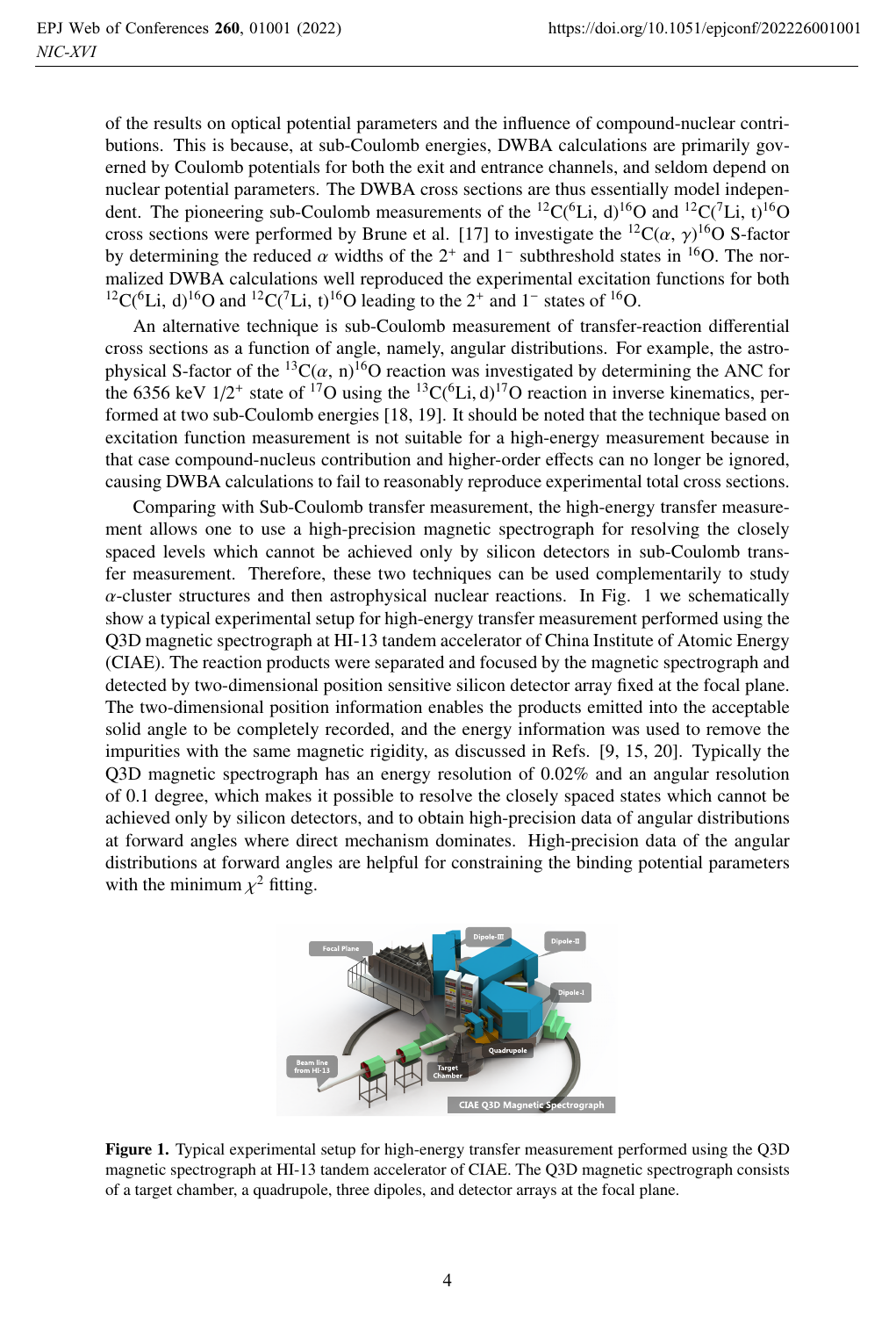As for the resonances far above the  $\alpha$ -decay threshold, large  $\alpha$ -decay widths of these resonances allow us to perform high-resolution coincidence measurement of absolute  $\alpha$ -decay widths. For example, Wheldon et al. [21] unambiguously measured the absolute  $\alpha$ -decay widths from the excited states in  ${}^{16}O$  within the energy range 13.85 to 15.87 MeV through the  ${}^{12}C(^{6}Li, d){}^{16}O$  reaction by using a large-acceptance position-sensitive silicon detector array placed near the target position in coincidence with the high-resolution Q3D magnetic spectrograph. The deuteron ejectiles were analyzed by the Q3D spectrograph, while the recoil or the breakup products were recorded by the silicon array comprised of four double-sided silicon-strip detectors. Such a coincidence measurement technique is useful to investigate the resonances with considerable  $\alpha$  widths. Similar application of this technique has been achieved in other astrophysical reactions such as the <sup>15</sup>O( $\alpha$ ,  $\gamma$ )<sup>19</sup>Ne reaction (see, e.g., Ref. [22]).

## $4^{-12}{\rm C}(\alpha,\,\gamma)^{16}{\rm O}$ , a example for the application of the transfer reaction **method**

The <sup>12</sup>C( $\alpha$ ,  $\gamma$ )<sup>16</sup>O reaction, which is one of the most important reactions in nuclear astrophysics, is dominated by multiple supra- and sub-threshold resonance to  ${}^{16}O$  excited states. The complicated reaction mechanism in <sup>12</sup>C( $\alpha$ ,  $\gamma$ )<sup>16</sup>O provides an excellent case for the application of indirect techniques, especially the transfer reaction method. The resonance to the 16O 6917 keV 2<sup>+</sup> and 7117 keV 1<sup>−</sup> states are two dominant subthreshold resonances and the external capture to the  $^{16}O$  ground state is also expected to be unneglectable. Many works with ( ${}^{6}Li$ , d), ( ${}^{7}Li$ , t) and ( ${}^{11}B$ ,  ${}^{7}Li$ ) transfer reactions are reported. We recently measured the ANC of the <sup>16</sup>O 6917 keV 2<sup>+</sup> and ground states with <sup>12</sup>C(<sup>11</sup>B, <sup>7</sup>Li)<sup>16</sup>O transfer reaction [15, 23]. A comparison of  $S_{E2}(300)$  is shown in Fig. 2.



**Figure 2.** The  $S_{E2}(300)$  comparison [11, 15, 17, 23–29]. The grey shadow represents the compilation value of NACRE II (2013) [30]. The blue dot-dashed line is the value in deBoer et al. (2017) [4].

It's seen that the  $S_{E2}$  factors given by the transfer reaction method are in good agreement with the values given by direct measurements and other indirect methods like elastic scattering. And the results with different transfer systems are also consistent with each other, which proves the systematic uncertainty from the diversity of different transfer systems is under control. One thing that should be mentioned is that the  $S_{E2}$  factor given by Shen et al. (2020) [15] is significantly higher than others. This is because the contribution from the external capture to the  $16$ O ground state is considered and found to be large in Shen et al. (2020) [15].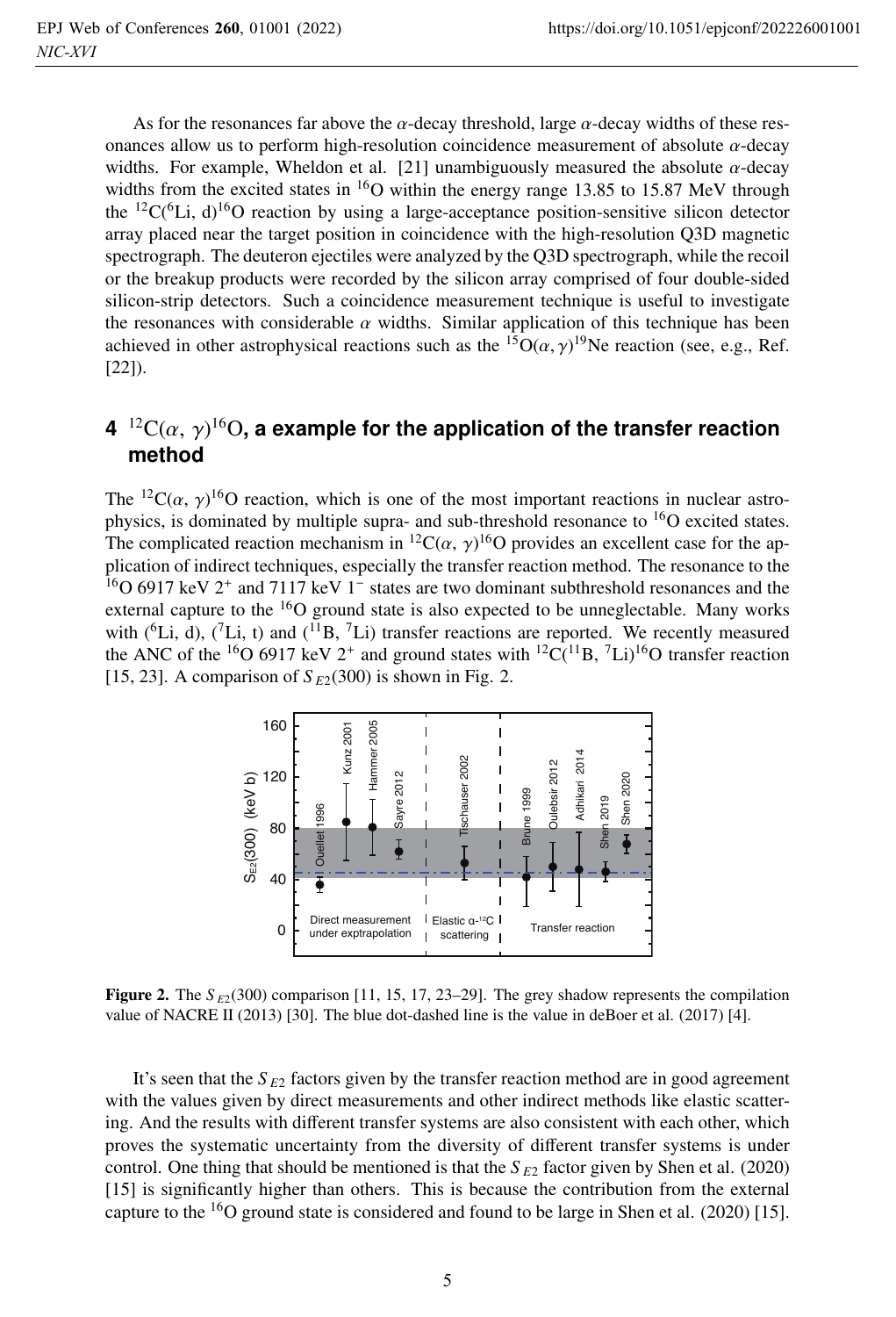### **5 Discussion and outlook**

The alpha-cluster transfer reaction has long been a powerful tool for determining the level parameters of the unknown resonant states with an  $\alpha$ -cluster structure and further investigating astrophysical  $(\alpha, \gamma)$ ,  $(\alpha, n)$  and  $(\alpha, p)$  reactions during helium burning phase of stars, and it continues to be so in the latest state-of-the-art analyses. To date this technique has been unambiguously verified by reproducing the well-known width, and has been extensively used to investigate astrophysical  $\alpha$ -particle induced reactions on stable nuclei such as the main neutron source reaction  ${}^{13}C(\alpha, n){}^{16}O$  of the *s*-process nucleosynthesis and the so-called "holy grail" reaction  ${}^{12}C(\alpha, \gamma) {}^{16}O$ , as well as reactions on long-lived unstable nuclei, such as the <sup>14</sup>C( $\alpha$ ,  $\gamma$ )<sup>18</sup>O reaction.

As an indirect technique, it turns out to be one of the most useful methods in determining the contributions from the subthreshold states that are extremely difficult to constrain using the high-energy cross sections data from direct measurements, since the data at high energies have no effective constraints on such contributions while low-energy measurements are greatly hindered by the Coulomb barrier. Therefore, indirect techniques will continue to be highly desirable in the future, in addition to development of novel or underground direct measurements.

#### **Acknowledgments**

We would like to thank our colleagues of nuclear astrophysics team, without whom the results reviewed in this article would not have been achieved. This work is supported by the National Natural Science Foundation of China under Grants No. 12125509, 12005304, 11490561, U1867214, 11961141003.

#### **References**

- [1] B.D. Fields, Annu. Rev. Nucl. Part. Sci. 61, 47 (2011)
- [2] R.H. Cyburt, et al., Rev. Mod. Phys. 88, 015004 (2016)
- [3] E.M. Burbidge, et al., Rev. Mod. Phys. 29, 547 (1957)
- [4] R.J. deBoer, et al., Rev. Mod. Phys. 89, 035007 (2017)
- [5] L. Buchmann, et al., Astrophys. J. 324, 953 (1988)
- [6] D.F. Jackson, M. Rhoades-Brown, Nature 267, 593 (1977)
- [7] P. Hodgson, E. Beták, Phys. Rep. 374, 1 (2003)
- [8] I.J. Thompson, F.M. Nunes, Cambridge University Press, 2009 (2009)
- [9] B. Guo, et al., Astrophys. J. 756, 193 (2012)
- [10] Y.P. Shen, B. Guo, W.P. Liu, Prog. Part. Nucl. Phys. 119, 103857 (2021)
- [11] D.B. Sayre, et al., Phys. Rev. Lett. **109**, 142501 (2012)
- [12] S. Adhikari, C. Basu, Phys. Lett. B 682, 216 (2009)
- [13] S. Adhikari, et al., J. Phys. G 44, 015102 (2017)
- [14] M.C. Morais, R. Lichtenthäler, Nucl. Phys. A 857, 1 (2011)
- [15] Y.P. Shen, et al., Phys. Rev. Lett. **124**, 162701 (2020)
- [16] T. Motobayashi, et al., Nucl. Phys. A 331, 193 (1979)
- [17] C.R. Brune, et al., Phys. Rev. Lett. **83**, 4025 (1999)
- [18] E.D. Johnson, et al., Phys. Rev. Lett. 97, 192701 (2006)
- [19] M.L. Avila, et al., Phys. Rev. C 91, 048801 (2015)
- [20] Y.P. Shen, et al., Phys. Lett. B **797**, 134820 (2019)